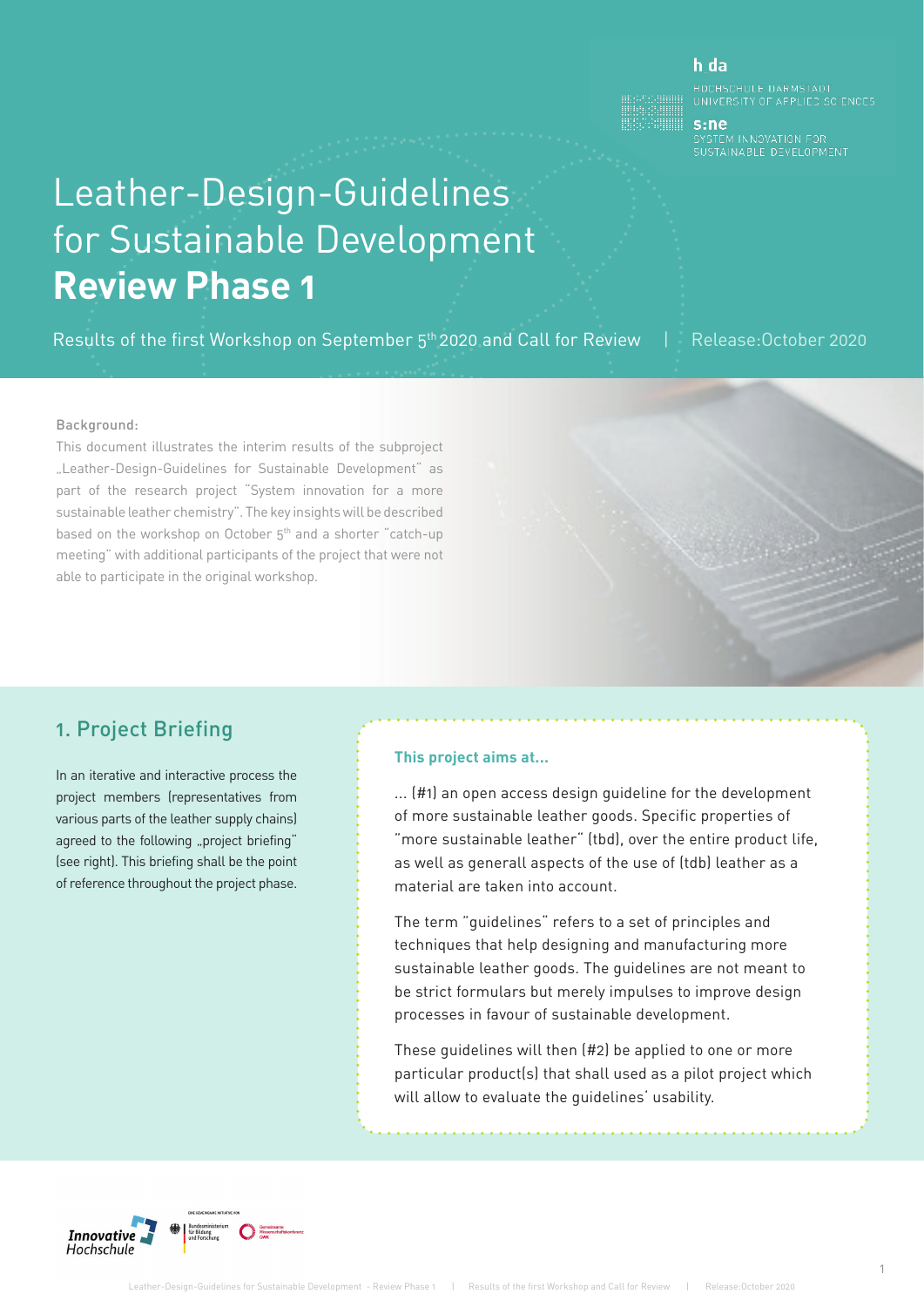## 2. Overall Structure of the Design-Guidelines

In order to create an initial structure of the leather-design-guidelines a table was proposed during the first workshop that consists of the two axes "categories of product development" (horizontal axis) and "categories of sustainable development" (vertical axis). The table was then edited and filled by participants of the workshop (see fig. 1 ).

Note: The table is online editable. Please visit the following link to give further feedback concerning the structure and content of the table.



Fig. 1) Screenshot of the interactive table using the online service "Miro"

## 3. Definition of Categories in this Structure

#### 3.1 Categories of Product Development (Horizontal Axis)

Technical Features are elements and properties of the product that refer to technical functioning (e.g. connections, material properties, coatings, ...).

Conceptual Features refer to the conceptual idea of a product (e.g. displaying the age and "story" of a product by embracing scratches and other signs of use).

Formal-aesthetic Features are aesthetic design elements such as colour, shape, proportion, weight, etc. They are related to technical and conceptual features.

Business Model Features refer to concepts and elements that focus on the creation of economic value added (leasing, product-service-systems, etc.).

#### Material Selection (Leather & Supportive Material)

describes all choices and strategies that relate to materials (e.g. selecting materials that can bei traced back or recycled).

Marketing / Communication / Sales Concepts summarize all approaches and aspects that aim at communicating features of the product or system regarding sustainable development (e.g. product information at PoS).

#### 3.2 Categories of Product Design for Sustainable Development (Vertical Axis)

Design for Longevity aims at developping products that can be used for a long time due to aspects such as their durability, repairability or versatility.

a a a a a a a a

Design for Reuse focuses on product and system properties that enable and support second (and third) hand useage.

Design for Recycling aims at developping products and systems that facilitate material recycling (e.g. by making it easy to dissamble products and by making sure that these materials do not contain harmful substances).

Design for Process Optimization focusses on aspects that improve processes such as production, logistics and packaging (e.g. by avoiding waste).

Design for Risk Management (Health / Environment) refers to features of the product or system that increase safety for humans and the environment throughout the product life (e.g. traceability of chemicals).